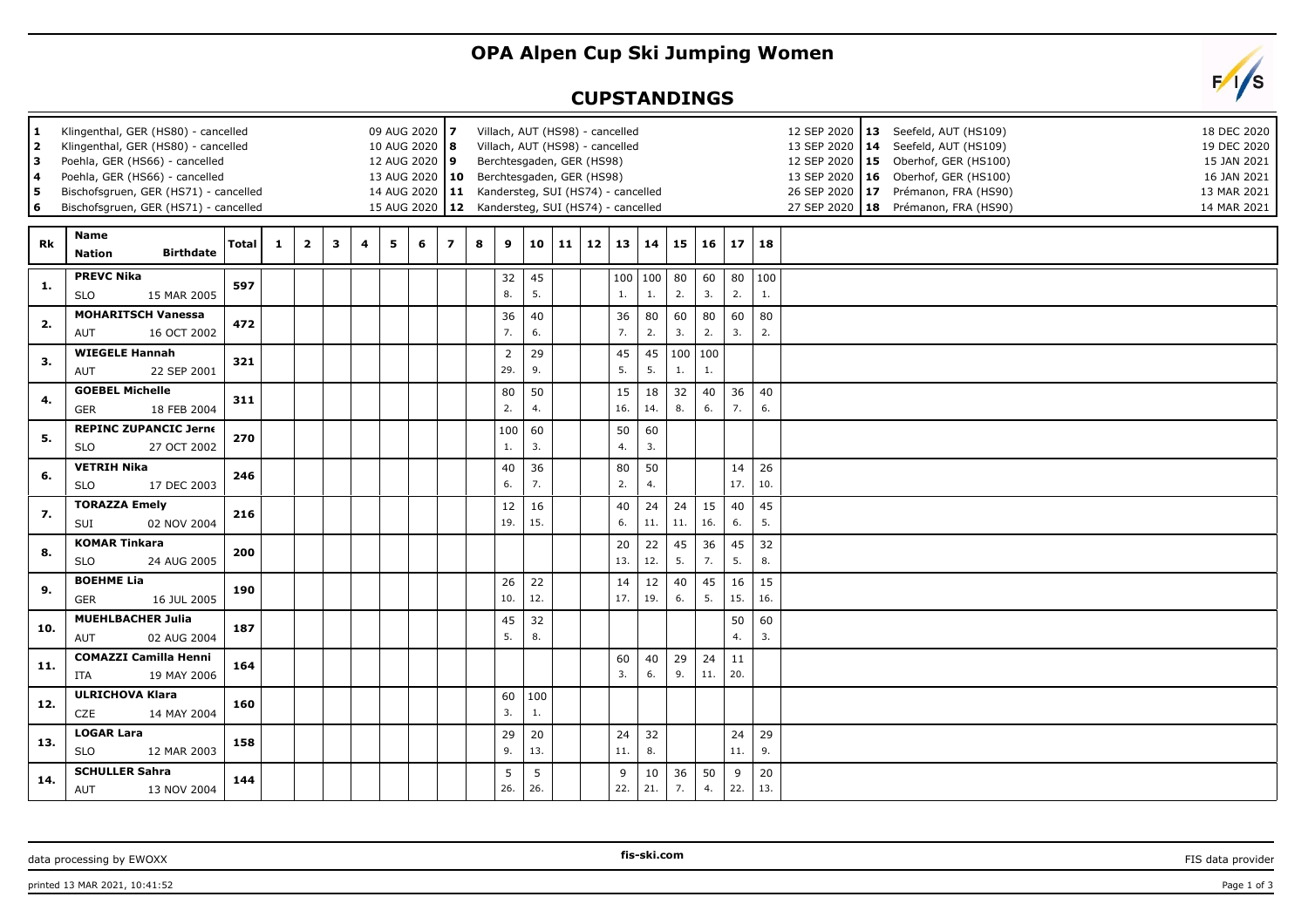| Rk  | Name                                             | <b>Total</b> | $\mathbf{1}$ | $\overline{\mathbf{2}}$ | $\mathbf{3}$ | 4 | 5 | 6 | $\overline{ }$ | 8 | 9         |                       | $10 \mid 11 \mid 12$ | 13                    | 14                    | 15             | 16           |                | $17 \mid 18$          |  |  |    |    |    |    |  |  |
|-----|--------------------------------------------------|--------------|--------------|-------------------------|--------------|---|---|---|----------------|---|-----------|-----------------------|----------------------|-----------------------|-----------------------|----------------|--------------|----------------|-----------------------|--|--|----|----|----|----|--|--|
|     | <b>Birthdate</b><br>Nation                       |              |              |                         |              |   |   |   |                |   |           |                       |                      |                       |                       |                |              |                |                       |  |  |    |    |    |    |  |  |
| 15. | <b>KUEBLER Pia Lilian</b>                        | 137          |              |                         |              |   |   |   |                |   | 18        | 24                    |                      | 16                    | 13                    |                | $15 \mid 13$ | 22             | 16                    |  |  |    |    |    |    |  |  |
|     | 08 OCT 2002<br>GER                               |              |              |                         |              |   |   |   |                |   | 14.       | 11.                   |                      | 15.                   | 18.                   | 16.            | 18.          | 12.            | 15.                   |  |  |    |    |    |    |  |  |
| 16. | <b>JESENKO Jerica</b>                            | 136          |              |                         |              |   |   |   |                |   | 13<br>18. | 11<br>20.             |                      | 11                    | 6<br>25.              | 26<br>10.      | 29<br>9.     | 29<br>9.       | 11<br>20.             |  |  |    |    |    |    |  |  |
|     | <b>SLO</b><br>18 APR 2005<br><b>ZEPCHI Lilou</b> |              |              |                         |              |   |   |   |                |   |           | 15                    |                      | 20.                   |                       |                |              |                |                       |  |  |    |    |    |    |  |  |
| 17. | 10 OCT 2006<br>FRA                               | 134          |              |                         |              |   |   |   |                |   | 22<br>12. | 16.                   |                      | 29<br>9.              | 15<br>16.             | 20<br>13.      | 10<br>21.    | 10<br>21.      | 13<br>18.             |  |  |    |    |    |    |  |  |
|     | <b>JENCOVA Veronika</b>                          |              |              |                         |              |   |   |   |                |   | 50        | 80                    |                      |                       |                       |                |              |                |                       |  |  |    |    |    |    |  |  |
| 18. | CZE<br>24 MAR 2004                               | 130          |              |                         |              |   |   |   |                |   | 4.        | 2.                    |                      |                       |                       |                |              |                |                       |  |  |    |    |    |    |  |  |
| 19. | <b>KRASOVIC Nika</b>                             | 125          |              |                         |              |   |   |   |                |   | 24        | 26                    |                      | $\overline{7}$        | 11                    | 12             | 18           | 20             | $\overline{7}$        |  |  |    |    |    |    |  |  |
|     | 19 OCT 2005<br><b>SLO</b>                        |              |              |                         |              |   |   |   |                |   | 11.       | 10.                   |                      | 24.                   | 20.                   | 19.            | 14.          | 13.            | 24.                   |  |  |    |    |    |    |  |  |
| 20. | <b>KOTHBAUER Sophie</b>                          | 124          |              |                         |              |   |   |   |                |   | 18        | 18                    |                      | 32                    | 29                    | 11             | $\vert$ 16   |                |                       |  |  |    |    |    |    |  |  |
|     | 18 OCT 2003<br>AUT                               |              |              |                         |              |   |   |   |                |   | 14.       | 14.                   |                      | 8.                    | 9.                    | 20.            | 15.          |                |                       |  |  |    |    |    |    |  |  |
| 21. | <b>ARNET Sina</b>                                | 113          |              |                         |              |   |   |   |                |   | 10        | 9                     |                      | 8                     | 9                     | 18             | 9            | 26             | 24                    |  |  |    |    |    |    |  |  |
|     | 28 JUL 2005<br>SUI                               |              |              |                         |              |   |   |   |                |   | 21.       | 22.                   |                      | 23.                   | 22.                   | 14.            | 22.          | 10.            | 11.                   |  |  |    |    |    |    |  |  |
| 22. | <b>PAGNIER Josephine</b><br>04 JUN 2002<br>FRA   | 100          |              |                         |              |   |   |   |                |   |           |                       |                      |                       |                       |                |              | 100<br>1.      |                       |  |  |    |    |    |    |  |  |
|     | <b>ZANITZER Martina</b>                          |              |              |                         |              |   |   |   |                |   |           |                       |                      | 22                    | $20\,$                | 13             | 22           | $\overline{7}$ | $12$                  |  |  |    |    |    |    |  |  |
| 23. | 04 SEP 2005<br>ITA                               | 96           |              |                         |              |   |   |   |                |   |           |                       |                      | 12.                   | 13.                   | 18.            | 12.          | 24.            | 19.                   |  |  |    |    |    |    |  |  |
| 24. | <b>LAUE Josephin</b><br>90                       |              |              |                         |              |   |   |   |                |   |           |                       |                      |                       |                       | 50             | 32           | $\overline{2}$ | 6                     |  |  |    |    |    |    |  |  |
|     | GER<br>21 NOV 2001                               |              |              |                         |              |   |   |   |                |   |           |                       |                      |                       |                       | 4.             | 8.           | 29.            | 25.                   |  |  |    |    |    |    |  |  |
| 25. | <b>BODLAJ Taja</b>                               | 82           |              |                         |              |   |   |   |                |   |           |                       |                      |                       |                       |                |              | 32             | 50                    |  |  |    |    |    |    |  |  |
|     | <b>SLO</b><br>29 MAY 2006                        |              |              |                         |              |   |   |   |                |   |           |                       |                      |                       |                       |                |              | 8.             | 4.                    |  |  |    |    |    |    |  |  |
| 26. | <b>KINDLIMANN Rea</b><br>SUI<br>04 OCT 2002      | 78           |              |                         |              |   |   |   |                |   | 9<br>22.  | $\overline{7}$<br>24. |                      | $\overline{4}$<br>27. | $\overline{4}$<br>27. | 10<br>21.      | 8<br> 23.    | 18<br>14.      | 18<br>14.             |  |  |    |    |    |    |  |  |
|     | <b>THANNHEIMER Amelie</b>                        |              |              |                         |              |   |   |   |                |   |           |                       |                      |                       |                       |                |              | $\overline{4}$ | 9                     |  |  |    |    |    |    |  |  |
| 27. | 09 MAR 2003<br><b>GER</b>                        | 76           |              |                         |              |   |   |   |                |   |           |                       |                      | 26<br>10.             | 14<br>17.             | 9<br>22.       | 14<br>17.    | 27.            | 22.                   |  |  |    |    |    |    |  |  |
|     | <b>KOELLE Selina</b>                             |              |              |                         |              |   |   |   |                |   |           |                       |                      |                       |                       |                |              |                |                       |  |  | 13 | 26 | 14 | 12 |  |  |
| 28. | 04 APR 2005<br>GER                               | 65           |              |                         |              |   |   |   |                |   |           |                       |                      | 18.                   | 10.                   | 17.            | 19.          |                |                       |  |  |    |    |    |    |  |  |
| 29. | <b>IHLE Alina</b>                                | 64           |              |                         |              |   |   |   |                |   | 14        | 14                    |                      |                       |                       | 16             | 20           |                |                       |  |  |    |    |    |    |  |  |
|     | GER<br>27 DEC 2002                               |              |              |                         |              |   |   |   |                |   | 17.       | 17.                   |                      |                       |                       | 15.            | 13.          |                |                       |  |  |    |    |    |    |  |  |
| 30. | <b>MARKUTA Katja</b>                             | 62           |              |                         |              |   |   |   |                |   | 20        | 8                     |                      |                       |                       |                |              | 12             | 22                    |  |  |    |    |    |    |  |  |
|     | 17 JAN 2001<br><b>SLO</b>                        |              |              |                         |              |   |   |   |                |   | 13.       | 23.                   |                      |                       |                       |                |              | 19.            | 12.                   |  |  |    |    |    |    |  |  |
| 30. | <b>MAZI Pia</b><br><b>SLO</b><br>23 DEC 2002     | 62           |              |                         |              |   |   |   |                |   |           |                       |                      | 18<br>14.             | 36<br>7.              |                |              | 5<br>26.       | $\overline{3}$<br>28. |  |  |    |    |    |    |  |  |
|     | <b>FEICHT Christina</b>                          |              |              |                         |              |   |   |   |                |   | 8         | $\overline{3}$        |                      | 10                    | 8                     | $\overline{7}$ | $\vert$ 11   | 8              | 5                     |  |  |    |    |    |    |  |  |
| 32. | <b>GER</b><br>29 MAR 2006                        | 60           |              |                         |              |   |   |   |                |   | 23.       | 28.                   |                      | 21.                   | 23.                   | 24.            | 20.          | 23.            | 26.                   |  |  |    |    |    |    |  |  |
|     | <b>AMBROSI Martina</b>                           |              |              |                         |              |   |   |   |                |   |           |                       |                      | 12                    | 16                    |                |              | 15             | 14                    |  |  |    |    |    |    |  |  |
| 33. | ITA<br>07 APR 2001                               | 57           |              |                         |              |   |   |   |                |   |           |                       |                      | 19.                   | 15.                   |                |              | 16.            | 17.                   |  |  |    |    |    |    |  |  |

printed 13 MAR 2021, 10:41:52 Page 2 of 3